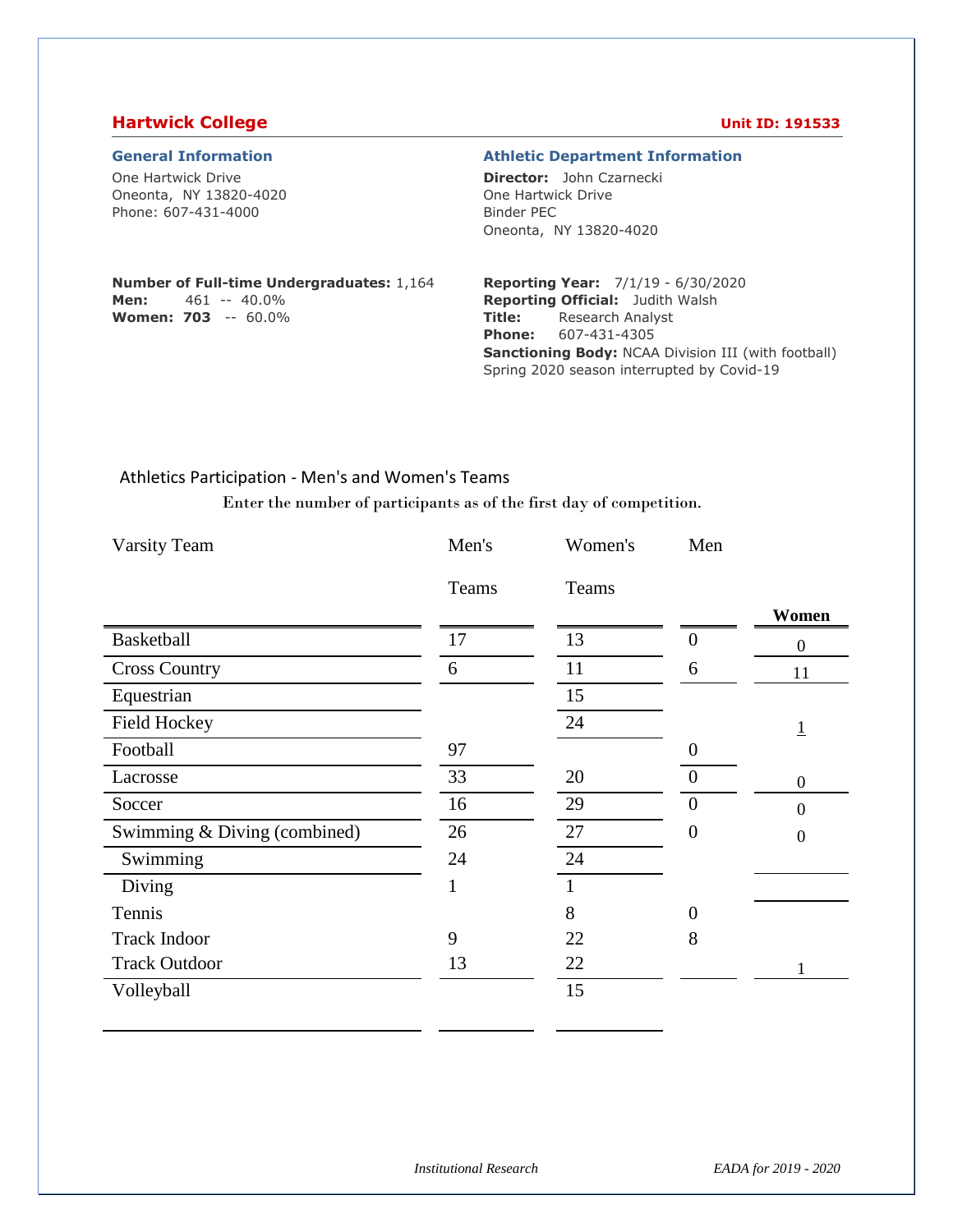### Recruiting Expenses - Men's and Women's Teams

|       | <b>Men's Teams</b> | <b>Women's Teams</b> | Total    |  |
|-------|--------------------|----------------------|----------|--|
|       |                    |                      |          |  |
| Total | \$ 32,714          | \$17,277             | \$49,991 |  |

## No athletically related STUDENT AID- AWARDED

*Institutional Research EADA for 2019 - 2020*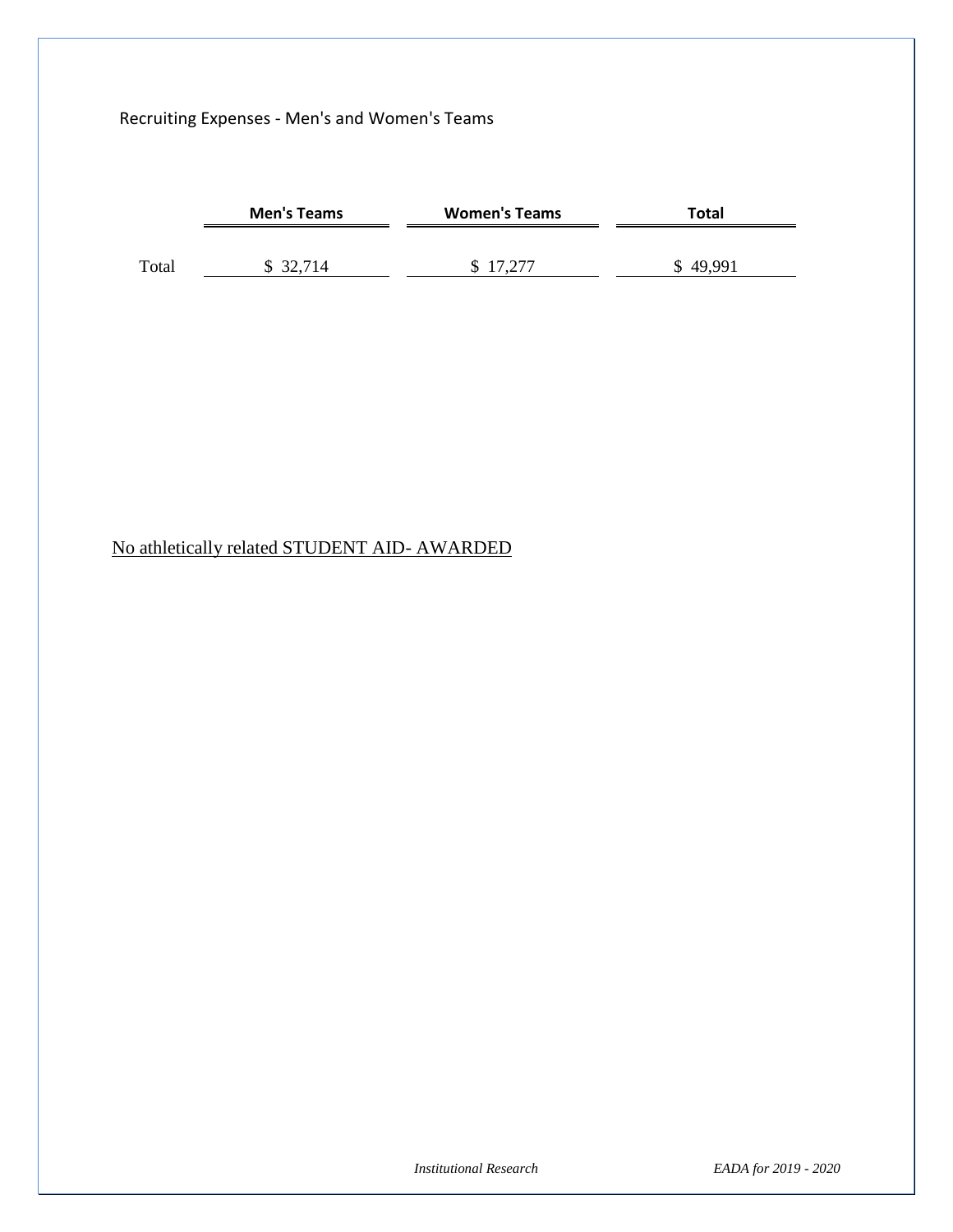### Total Expenses - Men's and Women's Teams Expenses by Team

**Expenses are all expenses attributable to intercollegiate athletic activities. This includes appearance guarantees and options, athletically related student aid, contract services, equipment, fundraising activities, operating expenses, promotional activities, recruiting expenses, salaries and benefits, supplies, travel, and any other expenses attributable to intercollegiate athletic activities.**

| Varsity Team                                                              | <b>Men's Teams</b> | Women's<br><b>Teams</b> | <b>Total</b> |
|---------------------------------------------------------------------------|--------------------|-------------------------|--------------|
| <b>Basketball</b>                                                         | \$131,881          | 129,188                 | 261,069      |
| <b>Cross Country</b>                                                      | 13,158             | 24,437                  | 37,595       |
| Equestrian                                                                |                    | 115,244                 | 115,244      |
| <b>Field Hockey</b>                                                       |                    | 118,597                 | 118,597      |
| Football                                                                  | 325,343            |                         | 325,343      |
| Lacrosse                                                                  | 119,059            | 81,965                  | 201,021      |
| Soccer                                                                    | 114,295            | 103,309                 | 21,604       |
| Swimming & Diving (combined)                                              | 126,884            | 126,884                 | 253,768      |
| Tennis                                                                    |                    | 42,285                  | 42,285       |
| Volleyball                                                                |                    | 100,237                 | 100,237      |
| Track & Field(Indoor)                                                     | 10,744             | 26,305                  | 37,049       |
| Track & Field (outdoor)                                                   | 9,472              | 16,128                  | 25,600       |
| Total Expenses of all Sports, Except<br>Football and Basketball, Combined | 393,609            | 755,391                 | 1,149000     |
| Total Expenses Men's & Women's<br>Teams                                   | 850,833            | 884,579                 | 1,735,412    |
| Not Allocated by Gender/Sport                                             |                    |                         | 864,302      |
| <b>Grand Total Expenses</b>                                               |                    |                         | 2,599,714    |

Total Revenues - Men's and Women's Teams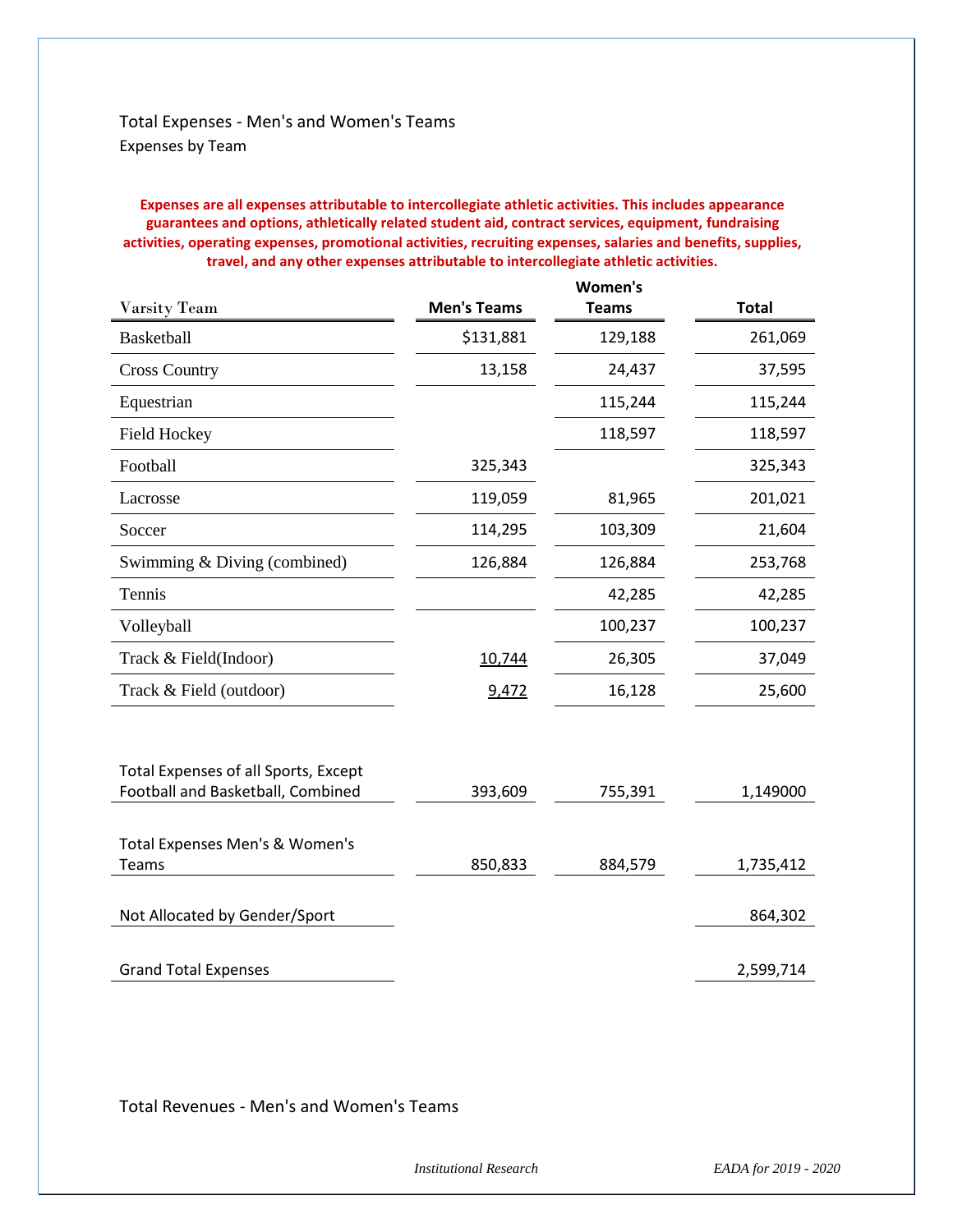#### Revenues by Team

**Revenues are all revenues attributable to intercollegiate athletic activities. This includes revenues from appearance guarantees and options, an athletic conference, tournament or bowl games, concessions, contributions from alumni and others, institutional support, program advertising and sales, radio and television, royalties, signage and other sponsorships, sport camps, state or other government support, student activity fees, ticket and luxury box sales, and any other revenues attributable to intercollegiate athletic activities.**

| <b>Varsity Teams</b>                                                                         | <b>Men's Teams</b> | <b>Women's Teams</b> | <b>Total</b> |
|----------------------------------------------------------------------------------------------|--------------------|----------------------|--------------|
|                                                                                              |                    |                      |              |
| <b>Basketball</b>                                                                            | 131,881            | 129,188              | 261,069      |
| Football                                                                                     | 325,343            |                      | 325,343      |
| <b>Cross Country</b>                                                                         | 13,158             | 24,437               | 37,595       |
| Equestrian                                                                                   |                    | 115,244              | 115,244      |
| <b>Field Hockey</b>                                                                          |                    | 118,597              | 118,597      |
| Lacrosse                                                                                     | 119,056            | 81,965               | 201,021      |
| Soccer                                                                                       | 114,295            | 103,309              | 217,604      |
| Swimming and Diving (combined)                                                               | 126,884            | 126,884              | 253,768      |
| <b>Tennis</b>                                                                                |                    | 42,285               | 42,285       |
| Track and Field (Indoor)                                                                     | 10,744             | 26,305               | 37,049       |
| Track and Field (Outdoor)                                                                    | 9,472              | 16,128               | 25,600       |
| Volleyball                                                                                   |                    | 100,237              | 100,237      |
| Total Revenues of all Sports, Except Football and Basketball, Combined                       | 393,609            | 755,391              | 1,149,000    |
| Total Revenues Men's and Women's Teams                                                       | 850,833            | 884,579              | 1,735,412    |
| Not Allocated by Gender/Sport (Revenues not attributable to a particular sport or<br>sports) |                    |                      | 864,302      |
| Grand Total for all Teams (includes by team and not allocated by gender/sport)               |                    |                      | 2,599,714    |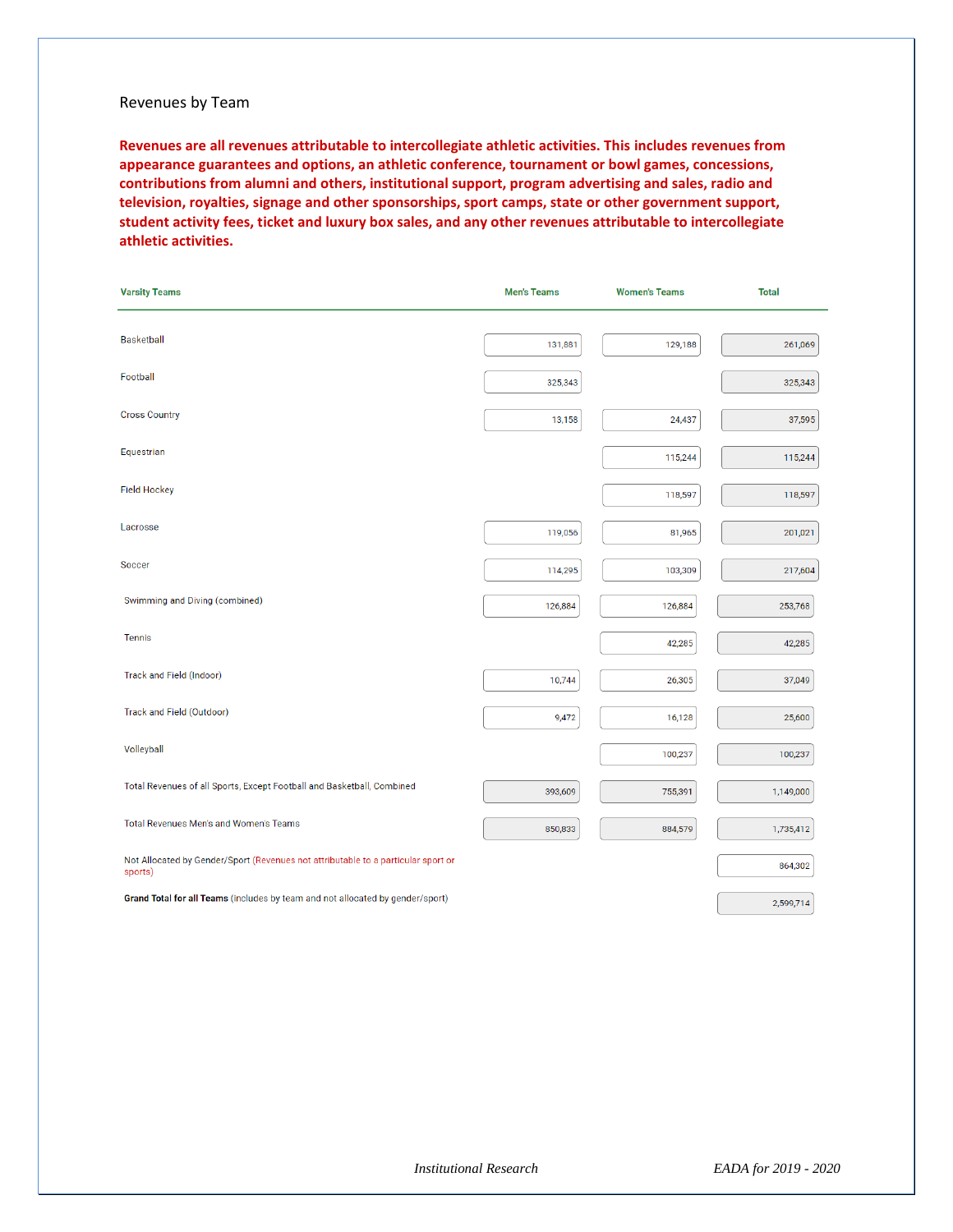### **VARSITY HEAD COACHES**

|                                 |                         |                         | <b>Male Head Coach</b> |               |                         |                         | <b>Female Head Coach</b> |               |
|---------------------------------|-------------------------|-------------------------|------------------------|---------------|-------------------------|-------------------------|--------------------------|---------------|
|                                 | Full-<br>time<br>Coachi | Part-<br>time<br>Coachi | Full-<br>time          | Part-<br>time | Full-<br>time<br>Coachi | Part-<br>time<br>Coachi | Full-<br>time            | Part-<br>time |
|                                 | ng                      | ng                      | HC                     | HC            | ng                      | ng                      | HC                       | <b>HC</b>     |
|                                 |                         |                         | Employ                 | Employ        |                         |                         | Employ                   | Employ        |
| <b>Varsity Teams</b>            | <b>Duties</b>           | <b>Duties</b>           | ee                     | ee            | <b>Duties</b>           | <b>Duties</b>           | ee                       | ee            |
| Men's teams                     |                         |                         |                        |               |                         |                         |                          |               |
| Basketball                      |                         | 1                       | $\mathbf{1}$           |               |                         |                         |                          |               |
| Football                        |                         | 1                       | 1                      |               |                         |                         |                          |               |
| <b>Cross Country</b>            |                         | 1                       | 1                      |               |                         |                         |                          |               |
| Lacrosse                        |                         | 1                       | 1                      |               |                         |                         |                          |               |
| Soccer                          |                         | 1                       | 1                      |               |                         |                         |                          |               |
| Swimming &<br>Diving (combined) |                         | $\mathbf{1}$            | $\mathbf{1}$           |               |                         |                         |                          |               |
| Tennis                          |                         |                         |                        |               |                         | $\mathbf{1}$            | $\mathbf{1}$             |               |
| Track & Field                   |                         |                         |                        |               |                         |                         |                          |               |
| $(*Indoor)$                     |                         |                         |                        |               |                         |                         |                          |               |
| Track & Field                   |                         |                         |                        |               |                         |                         |                          |               |
| (Outdoor)                       |                         | $\mathbf{1}$            | 1                      |               |                         |                         |                          |               |

#### **Women's Teams**

| Basketball           |   |  |  |  |  |
|----------------------|---|--|--|--|--|
| <b>Cross Country</b> |   |  |  |  |  |
| Equestrian           |   |  |  |  |  |
| Field Hockey         |   |  |  |  |  |
| Lacrosse             |   |  |  |  |  |
| Soccer               |   |  |  |  |  |
| Swimming &           |   |  |  |  |  |
| Diving (combined)    |   |  |  |  |  |
| Tennis               |   |  |  |  |  |
| Volleyball           | 1 |  |  |  |  |
| Water Polo           |   |  |  |  |  |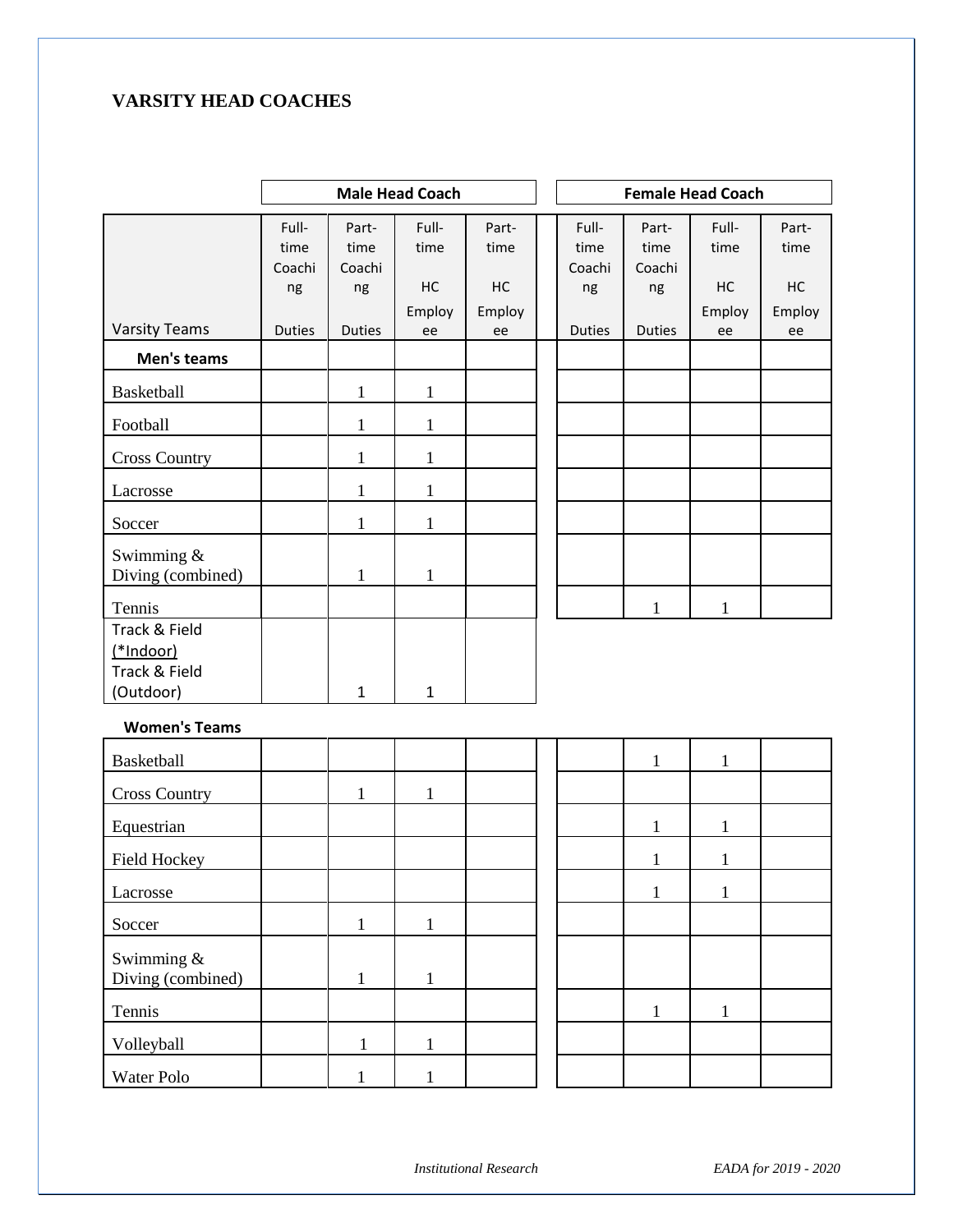### **VARSITY ASSISTANT COACHES**

|                      |               |                | <b>Male Assistant Coach</b> |         | <b>Female Assistant Coach</b> |                |              |                |
|----------------------|---------------|----------------|-----------------------------|---------|-------------------------------|----------------|--------------|----------------|
|                      |               |                |                             |         |                               |                |              |                |
|                      | Full-         | Part-          | Full-                       | Part-   | Full-                         | Part-          | Full-        | Part-          |
|                      | time          | time           | time                        | time    | time                          | time           | time         | time           |
|                      | Coachin       | Coachin        |                             |         | Coachin                       | Coachin        |              |                |
|                      | g             | g              | HC                          | HC      | g                             | g              | HC           | HC             |
|                      |               |                |                             | Employe |                               |                |              | Employe        |
|                      |               |                |                             | e or    |                               |                |              | e or           |
|                      |               |                | Employe                     | Volunte |                               |                | Employe      | Volunte        |
| <b>Varsity Teams</b> | <b>Duties</b> | <b>Duties</b>  | e                           | er      | <b>Duties</b>                 | <b>Duties</b>  | e            | er             |
|                      |               |                |                             |         |                               |                |              |                |
| Men's teams          |               |                |                             |         |                               |                |              |                |
| Basketball           |               | $\overline{2}$ | 1                           | 1       |                               |                |              |                |
| <b>Cross Country</b> |               | $\mathbf{1}$   | 1                           |         |                               | $\overline{2}$ | $\mathbf{1}$ | $\mathbf{1}$   |
| Football             |               | $\overline{7}$ | $\overline{4}$              | 3       |                               |                |              |                |
| Lacrosse             |               | $\overline{2}$ | 1                           | 1       |                               |                |              |                |
| Soccer               |               | $\mathbf{1}$   | 1                           |         |                               |                |              |                |
| Swimming & Diving    |               |                |                             |         |                               |                |              |                |
| (combined)           |               | $\overline{2}$ | $\mathbf{1}$                | 1       |                               | 1              | 1            |                |
| Track & Field        |               |                |                             |         |                               |                |              |                |
| (Indoor)             |               | 1              | 1                           |         |                               |                |              |                |
| Total                | $\pmb{0}$     | 16             | 8                           | $\,8\,$ | $\overline{0}$                | 3              | $\mathbf{1}$ | $\overline{2}$ |
| Track & Field        |               |                |                             |         |                               |                |              |                |
| (Outdoor)            |               | 1              | 1                           |         |                               |                |              |                |

#### **Women's Teams**

| <b>Basketball</b>               | 1 |                |  |  |  |
|---------------------------------|---|----------------|--|--|--|
| <b>Cross Country</b>            |   |                |  |  |  |
| Equestrian                      |   |                |  |  |  |
| Field Hockey                    |   |                |  |  |  |
| Lacrosse                        |   |                |  |  |  |
| Soccer                          | 3 | $\overline{2}$ |  |  |  |
| Swimming & Diving<br>(combined) | 2 |                |  |  |  |
| Tennis                          |   |                |  |  |  |
| Track & Field (Ind)             |   |                |  |  |  |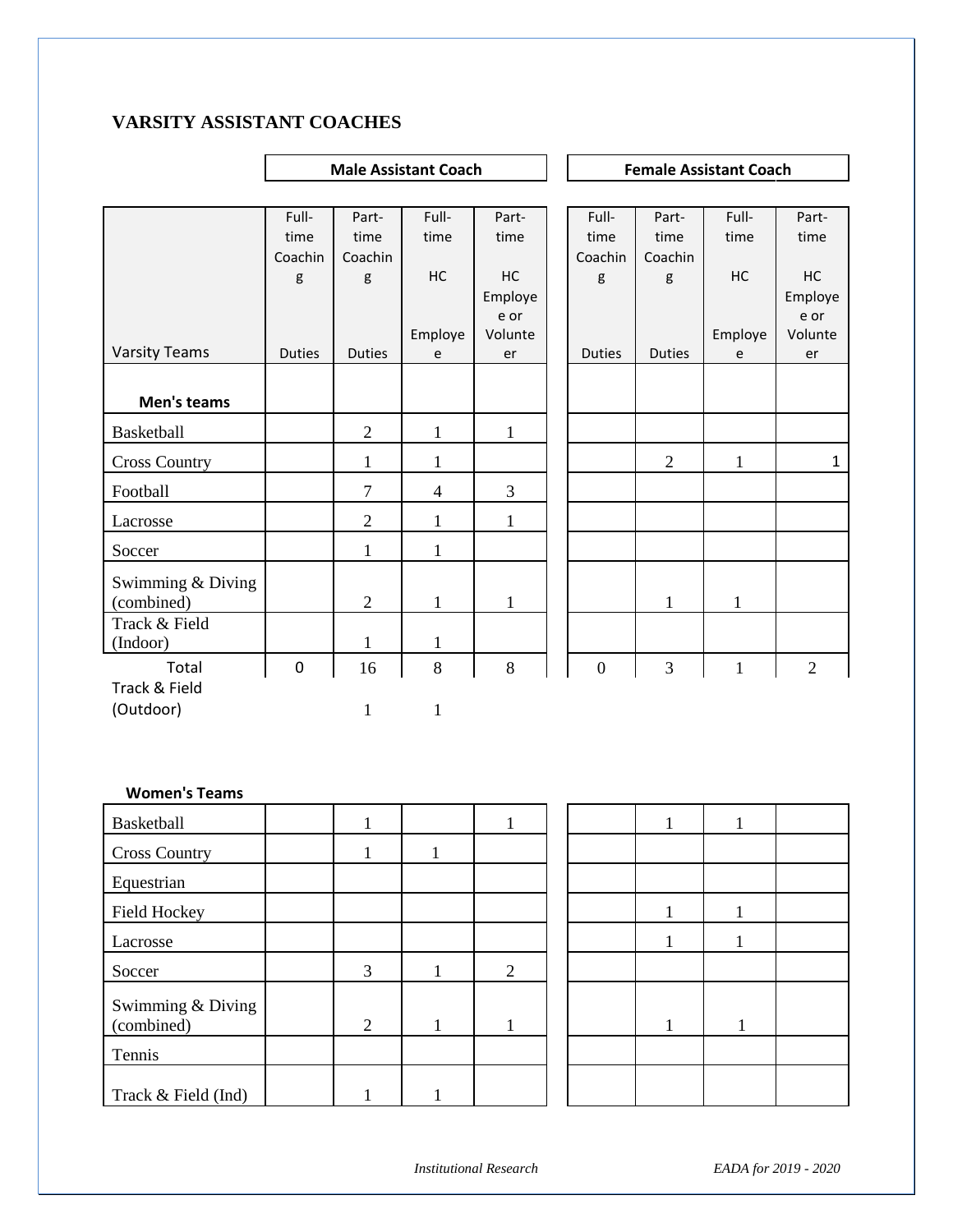| Track & Field (Oud) |  |   |  |  |  |
|---------------------|--|---|--|--|--|
| Volleyball          |  |   |  |  |  |
|                     |  |   |  |  |  |
| Total               |  | 4 |  |  |  |

# **COACHES' SALARIES**

# **Head Coaches' Salaries-Men's & Women's Teams**

|                                                                    | Men'     |          |
|--------------------------------------------------------------------|----------|----------|
|                                                                    | s        | Wome     |
|                                                                    | Team     | n's      |
|                                                                    | s        | Teams    |
|                                                                    | \$29,2   |          |
| Average Annual Institutional Salary (coaching only) per Head Coach | 29       | 25,994   |
|                                                                    |          |          |
| Number of Head Coaches Included in Average                         | 8        | 11       |
|                                                                    |          |          |
| Number of Volunteer Head Coaches not Included in the Average       | $\Omega$ | $\left($ |
|                                                                    |          |          |
|                                                                    | 66,80    |          |
| Average Annual Institutional Salary per Full-time equivalent (FTE) | 9        | 54,464   |
|                                                                    |          |          |
| Number of FTEs Included in Average                                 | 3.5      | 5.25     |
|                                                                    |          |          |

# **Assistant Coaches' Salaries-Men's & Women's Teams**

|                                                                | Men'<br>s<br>Team<br><u>s</u> | Wome<br>n's<br>Teams |
|----------------------------------------------------------------|-------------------------------|----------------------|
| Average Annual Institutional Salary per Assistant Coach        | 11,82                         | 10,724               |
| Number of Assistant Coaches Included in Average                | 16                            | 12                   |
| Number of Volunteer Ass't. Coaches not Included in the Average | 3                             |                      |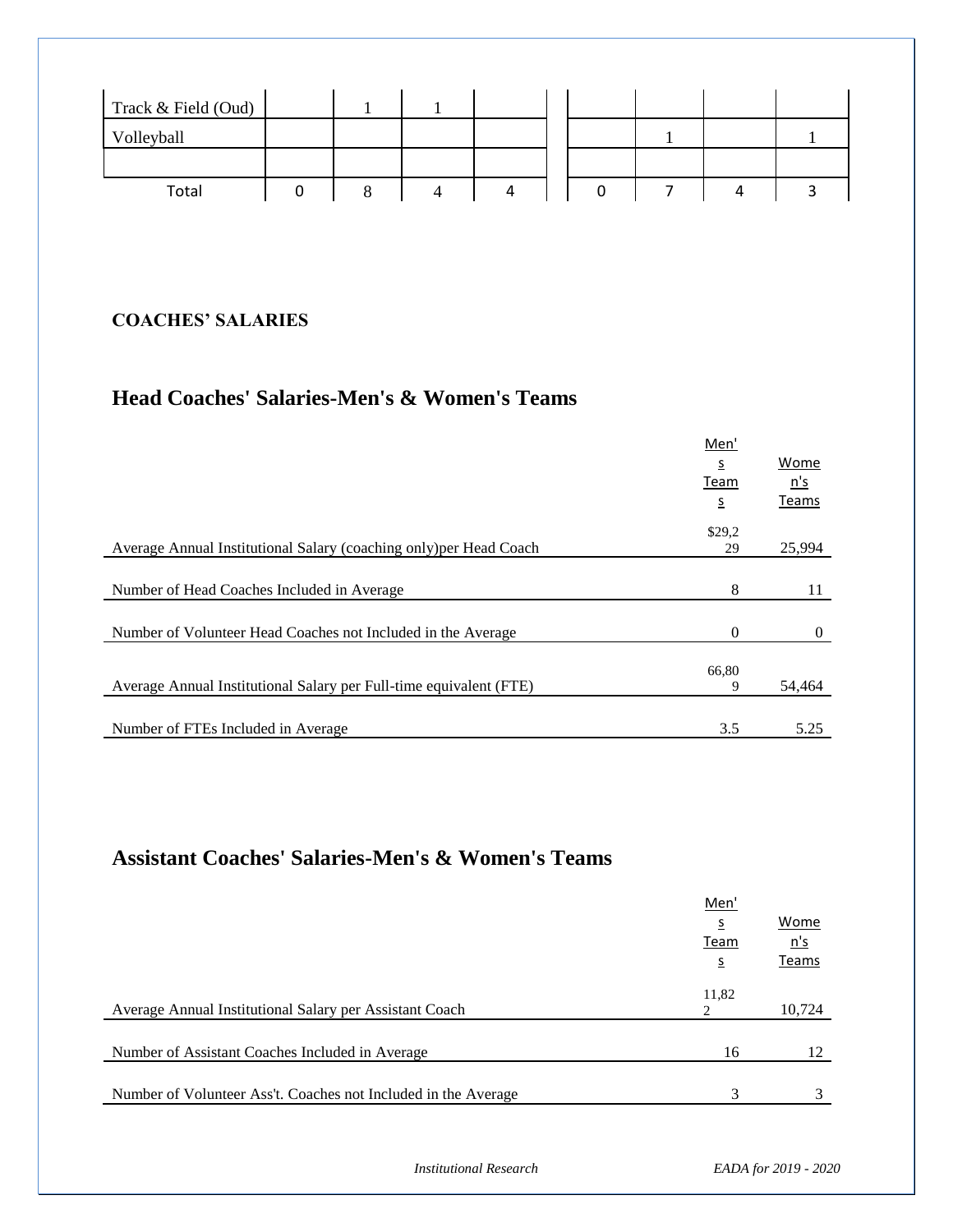|                                                                    | 28,23 |        |
|--------------------------------------------------------------------|-------|--------|
| Average Annual Institutional Salary per Full-time equivalent (FTE) |       | 26,810 |
|                                                                    |       |        |
|                                                                    |       |        |
| Number of FTEs Included in Average                                 | 6.    |        |
|                                                                    |       |        |

# Operating (Game-Day) Expenses - Men's and Women's Team by Team

Operating expenses are all expenses an institution incurs attributable to home, away, and neutral-site intercollegiate athletic contests (con expenses"), for (A) Lodging, meals, transportation, uniforms, and equipment for coaches, team members, support staff (including, but not trainers), and others; and (B) Officials.

For a sport with a men's team and a women's team that have a combined budget, click here for special instructions. Report actual numbers, not budgeted or estimated numbers. Please do not round beyond the next dollar.

|                         | Participan | Operating<br>Expense<br>per<br>Partici[pa | By    | Varsit<br>y | Participan | Operating<br>Expense<br>per<br>Partici[pa | Total<br>Operatin<br>g |
|-------------------------|------------|-------------------------------------------|-------|-------------|------------|-------------------------------------------|------------------------|
| Varsity Team            | ts         | nt                                        | Team  | Team        | ts         | nt                                        | Expense                |
| Basketball              | 17         | 1942                                      | 33021 | 13          | 2846       | 37004                                     | 70025                  |
|                         |            |                                           |       |             |            |                                           |                        |
| Football                | 97         | 840                                       | 81477 |             |            |                                           |                        |
|                         |            |                                           |       |             |            |                                           |                        |
| <b>Cross Country</b>    | 6          | 768                                       | 4606  | 11          | 778        | 8554                                      | 13160                  |
|                         |            |                                           |       |             |            |                                           |                        |
| Equestrian              |            |                                           |       | 15          | 902        | 13531                                     | 13531                  |
|                         |            |                                           |       |             |            |                                           |                        |
| Field Hockey            |            |                                           |       |             |            |                                           |                        |
|                         |            |                                           |       |             |            |                                           |                        |
| Lacrosse                | 33         | 1158                                      | 38208 | 20          | 363        | 7267                                      | 45475                  |
|                         |            |                                           |       |             |            |                                           |                        |
| Soccer                  | 16         | 1301                                      | 20814 | 29          | 1037       | 30068                                     | 50882                  |
|                         |            |                                           |       |             |            |                                           |                        |
| Swim & Dive<br>combined | 25         | 1127                                      | 28181 | 25          | 1127       | 28181                                     | 56362                  |